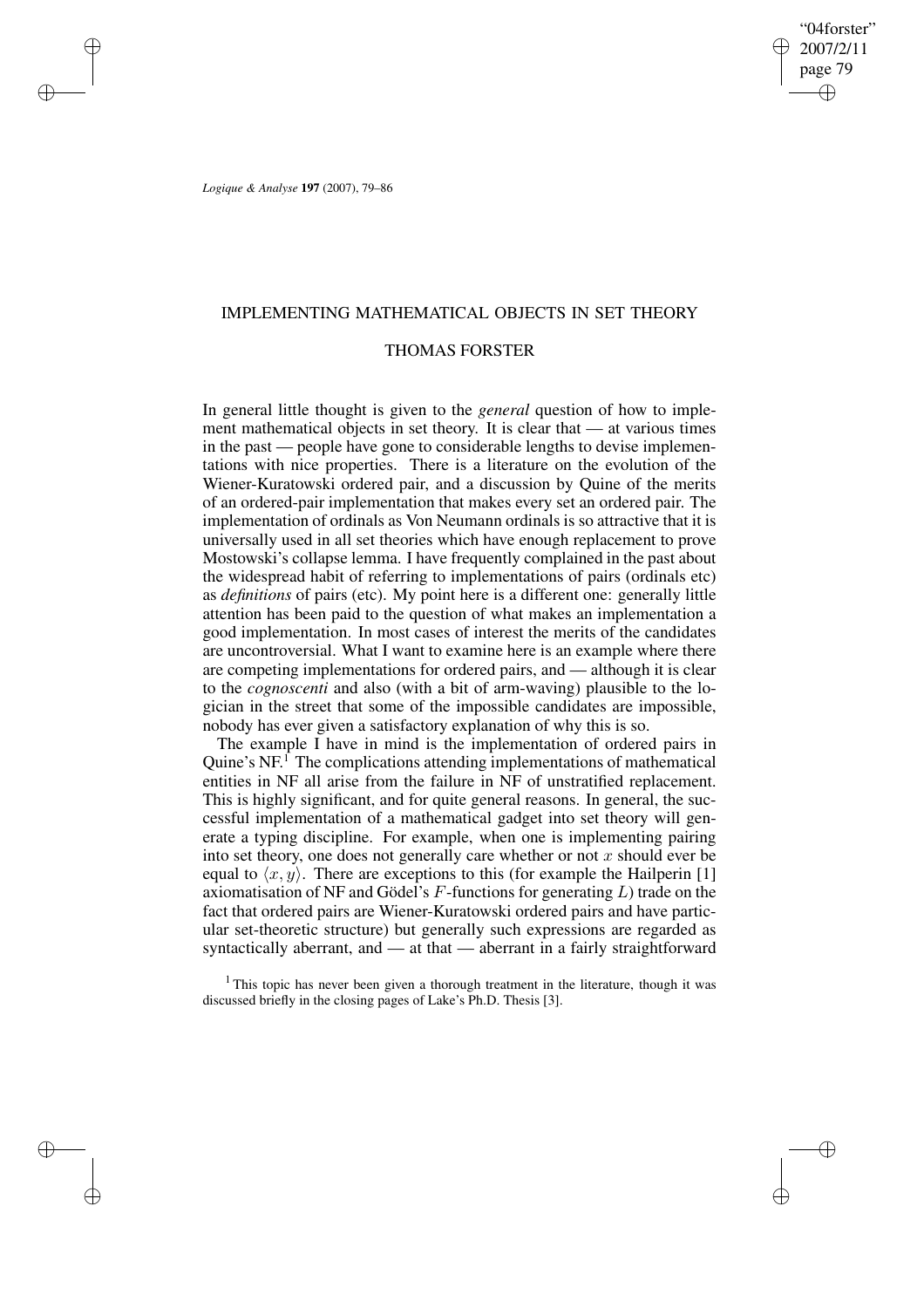80 THOMAS FORSTER

"04forster" 2007/2/11 page 80

✐

✐

✐

✐

way. It is an important fact (one perhaps not sufficiently widely appreciated) that expressions which respect the obvious syntactic constraints turn out to be invariant under choice of implementation, and conversely. Indeed, the syntactic discipline wouldn't be much use if this were not so! Equally important is that for the proof of this equivalence implies the axiom scheme of replacement! For example, Mathias [unpublished] has shown that if we assume that  $x \times y$  exists for all x and y irrespective of our choice of implementation of ordered pair then the axiom scheme of replacement holds. However in NF we know that unstratified replacement fails. This warns us that in NF it might really matter how we implement ordered pairs, in the sense that the truth-value of certain assertions about relations or functions or cartesian products (the feature common to these topics being the need for an implementation of ordered pair) will vary with our choice of implementation of ordered pair.

What is an implementation of ordered pair anyway? At the very least it must be a three-place relation  $P(x, y, z)$  satisfying

(1) 
$$
(\forall xy)(\exists!z)(P(z,y,z))
$$
  
and  
(2)  $(\forall z)(\forall x)(\forall x')(\forall y)(\forall y')(P(x,y,z) \land P(x',y'z) \rightarrow x = x' \land y = y')$ 

Any P satisfying this will be said to be a *pairing relation*. What else can we insist that a pairing function should do? There are some things that it clearly cannot be asked to do. Pairs cannot be required to have any particular set-theoretic structure. There is a natural type-theoretic discipline proper to any use of ordered pairs (and this type discipline has nothing whatever to do with stratification  $\hat{a}$  *la NF*(!)) and according to it expressions like  $x \in \langle y, z \rangle'$  are ill-typed. It doesn't mean that they are illformed or will lack truth-values once pairing has been implemented: clearly they will have truthvalues. The point is merely that it is no part of the job of the implementation to give them one truth-value rather than another.

The kind of thing we could reasonably insist that an implementation of pairing should reproduce would be uncontroversial banalities of utterly elementary theories of things that require ordered pairs. One such theory is elementary (binary) relational algebra. This theory has operations like composition  $(R \circ G)$ , inverse  $(R^{-1})$  and boolean operations on relations (thought of as their graphs) over any fixed domain. This theory contains assertions like

$$
R \subseteq S \rightarrow R^{-1} \subseteq S^{-1}
$$
  

$$
R \subseteq S \rightarrow R \circ T \subseteq S \circ T.
$$

✐

✐

✐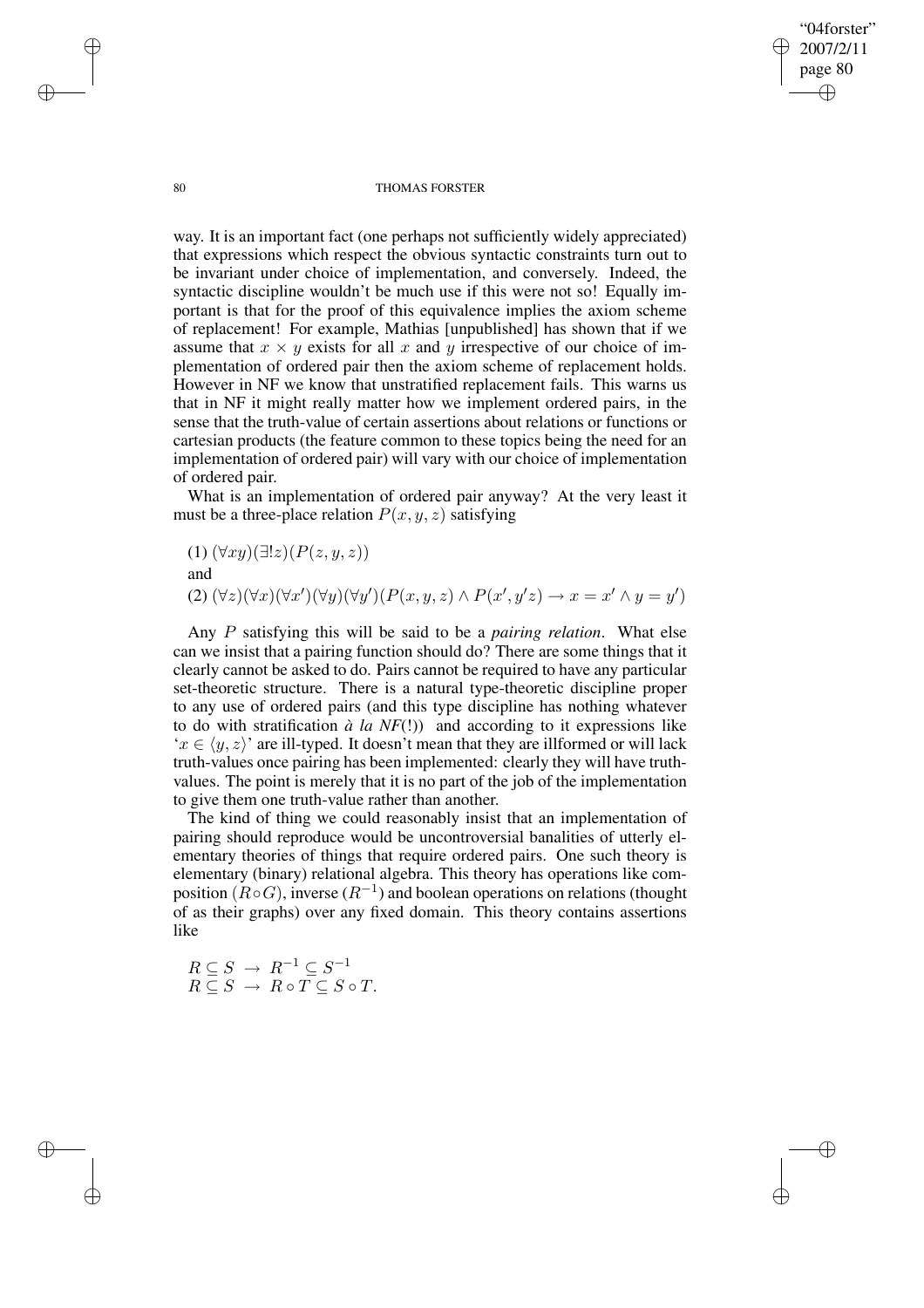✐

✐

✐

✐

Agreeing to reproduce truths like these commits us to having a notion of ordered pair that means that the composition of two (graphs of) relations is the (graph of) a relation, and so on.

Let us make at this stage the observation that if the composition of two relations R and S is to be a relation then  $R \circ S$  which is of course

$$
\{z : (\exists x \in R)(\exists y \in S)(\exists abc)(P(a,b,x) \land P(b,c,y) \land P(a,c,z))\} \tag{1}
$$

had better be a stratified set abstract. That is to say,  $\forall \exists x \in R$ )( $\exists y \in R$ )  $S$ )( $\exists abc$ )( $P(a, b, x) \wedge P(b, c, y) \wedge P(a, c, z)$ )' must be stratified. This requires that ' $P(-, -, -)$ ' be stratified and that 'a', 'b' and 'c' all receive the same type.

*That* is to say that in ' $P(-, -, -)$ ' the first two variables must re*ceive the same type.* (2)

It doesn't tell us anything about the type of the third variable. Similarly uncontroversial will be the expectation that every relation should have an inverse. However this won't tell us anything new. Consideration of the expression

$$
R^{-1} = \{ z : (\exists z' \in R)(\exists ab)(P(a, b, z') \land P(b, a, z)) \}
$$

will tell us that the first two arguments to ' $P(-, -, -)$ ' must receive the same type in any stratification. Again, it tells us nothing about the type of the third argument.

This insight enables us to answer the point often made by people encountering Cantor's theorem in NF for the first time. If we try to prove that a map  $f: X \to \mathcal{P}(X)$  is not onto we find ourselves considering the diagonal set

$$
\{x \in X : (\forall w \in f)(\forall X' \subseteq X)(P(x, X', w) \to x \notin X')\}
$$
 (3)

For us to be confident that the diagonal set is genuinely a set we would need ' $P(x, X', w)$ ' to be stratified with 'x' one type lower than 'X'' and this of course we do *not* have.

However we can prove an analogue, which for many purposes is just as good: in some sense it will enable us to recover the same mathematics. Recall that  $\iota$  is the singleton function, so that  $\iota$ "x is  $\{y\} : y \in x\}$ . (This notation does not presuppose that the graph of  $\iota$  is a set!). Clearly  $\{\{y\} : y \in x\}$ is a set, being the denotation of a stratified set abstraction. Next we attempt to prove that no function  $f : \iota^* X \to \mathcal{P}(X)$  can be surjective. This time the

"04forster" 2007/2/11 page 81

✐

✐

✐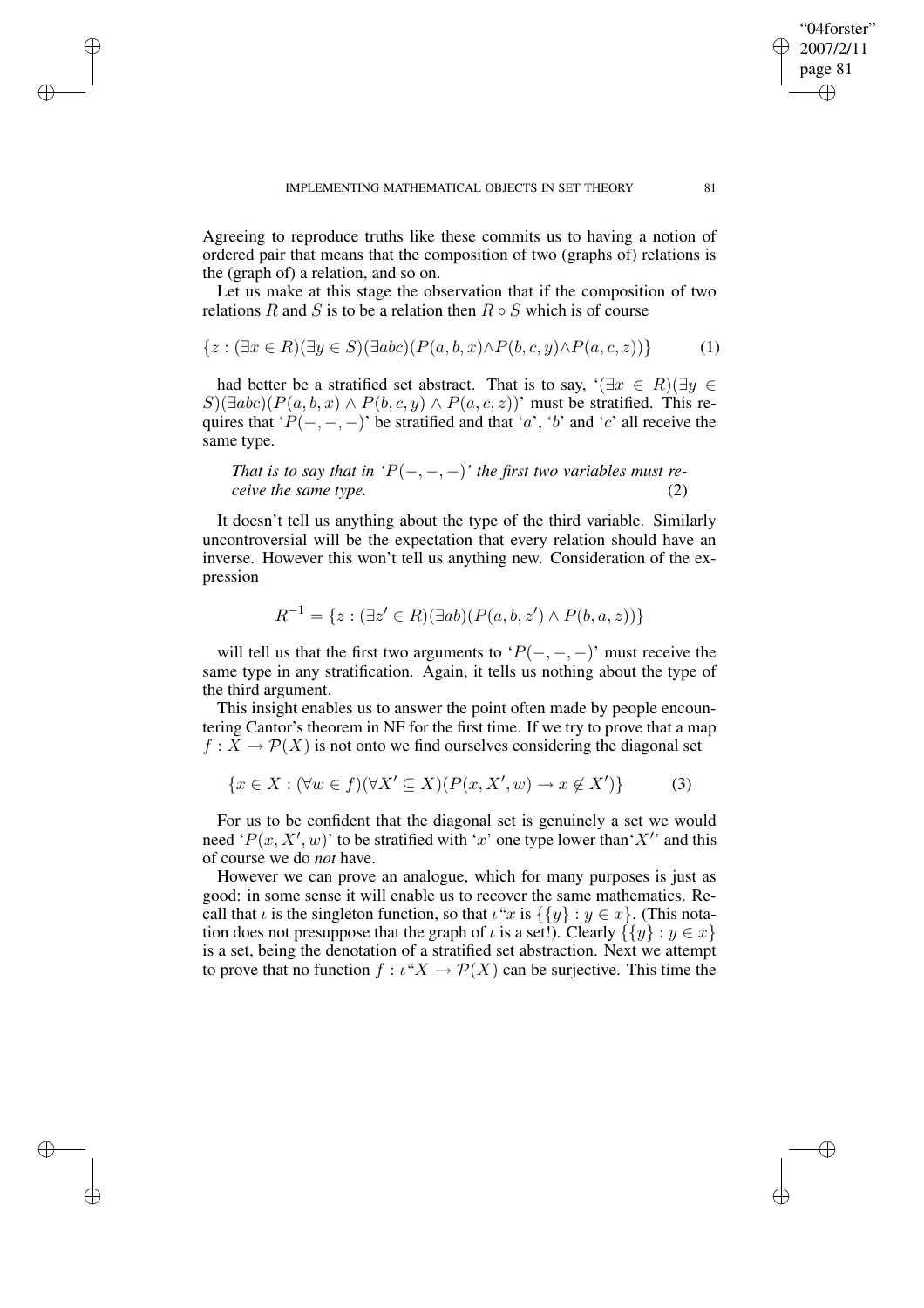## "04forster" 2007/2/11 page 82 ✐ ✐

✐

✐

#### 82 THOMAS FORSTER

diagonal set is

$$
\{x \in X : (\forall w \in f)(\forall X' \subseteq X)(P(\{x\}, X', w) \to x \notin X')\}
$$

which can be seen (even before we eliminate the curly brackets in  $\{x\}'$ !) to be stratified. So we seem to have proved that there are fewer singletons than sets. But what about the singleton function — surely it is a bijection between  $\iota$  "V and V? Yes, but its graph isn't a set. And this is because, as we saw earlier, the two components of the ordered pair must be given the same type.

It may be worth thinking a little bit about what would happen were we prepared to change our definition of ordered pair so that ' $P(x, y, z)$ ' were stratified with 'x' one type higher than 'y'. Then the set abstract in  $(3)$ would be a set and the proof would succeed. We would have shown that  $X$ is indeed smaller than  $\mathcal{P}(X)$ . But what does "smaller than" mean with this definition of ordered pair? Since our definition no longer ensures that the composition of (the graphs of) two relations is a (graph of a) relation we find that equinumerosity no longer appears to be transitive.

This is the explanation that NF-istes offer to non NF-istes for the decision to opt for ordered pair functions that give their two inputs the same type. The explanation convinces most uses. Or perhaps one should say that it *silences* them. People who come to introductory talks on NF generally want to know about how mathematics is done in NF and are correspondingly willing to refrain from picking fights over definitions of ordered pairs if such restraint on their part enables them to get on with what they came for.

The choice of pairing functions that tradition has made for NF has resulted in our perforce making certain choices about which assertions about relations and functions we wish to come out true. Faced with a choice between making every set the same size as its set of singletons and ensuring that equinumerosity was an equivalence relation we decided to go for the pairing that makes equinumerosity an equivalence relation. Can we give an explanation of why this is the *correct* thing to do?

I believe we can, and that it is as follows. There are various banalities about pairing, relational algebra and functions that we can express in a strongly typed system that regards the components of the ordered pairs as having no internal structure. Nothing must be allowed to override the requirement on an implementation that it respect those banalities about pairing, relational algebra and functions that can be captured in this way. For example, the assertions that the composition of two relations always exists does not require us to look inside the components of the ordered pairs, as contemplation of formula (1) above will confirm. Similarly equinumerosity. The assertion that

✐

✐

✐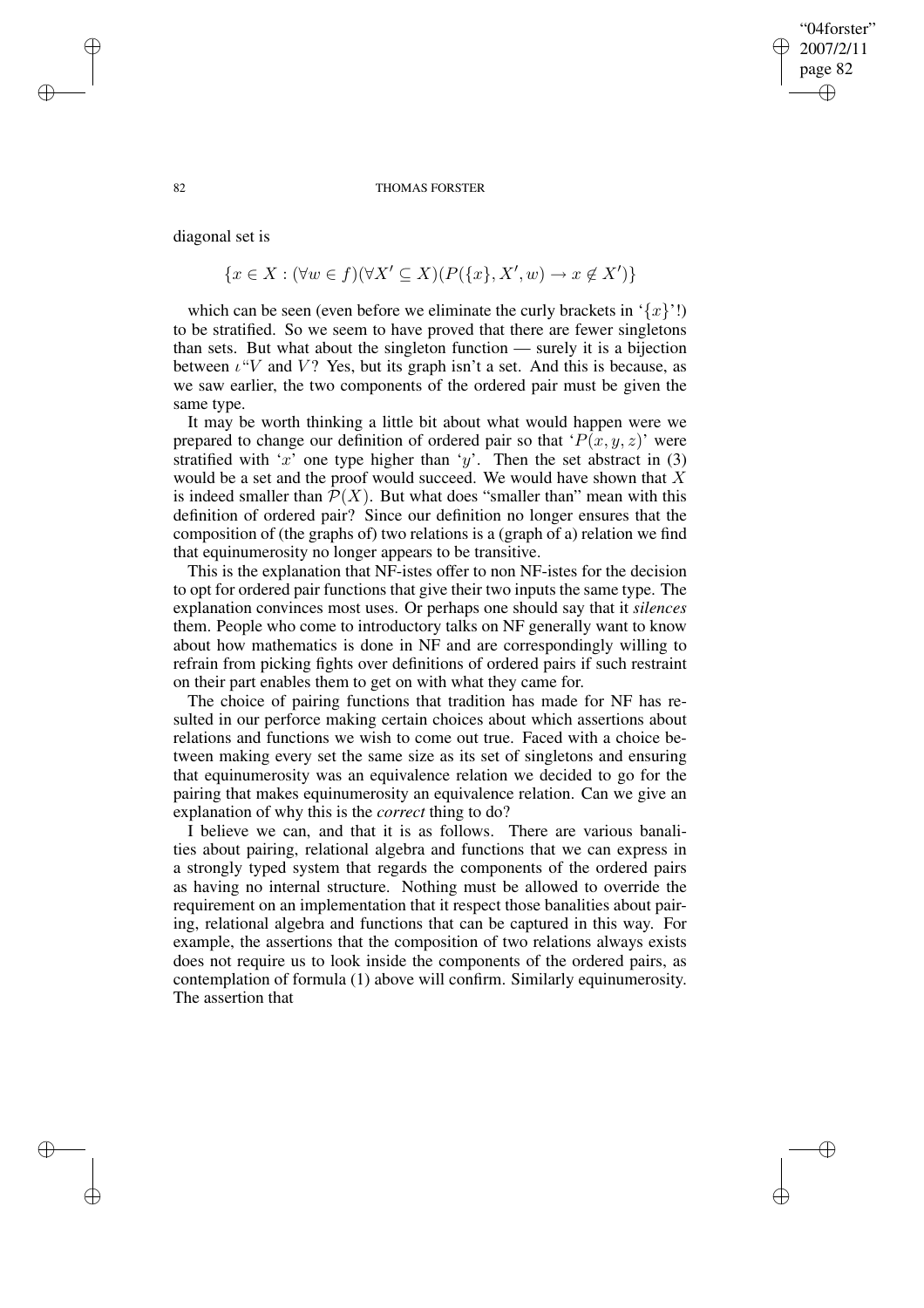✐

✐

✐

✐

If x and y are equinumerous and y and z are equinumerous, then x and  $y$  are equinumerous

- although it requires us to look inside x, y and  $z$  - does not require us to look inside any of the components of the ordered pairs that we mention.

Contrast this with the desideratum for an ordered pair function of making x and  $\iota$ "x turn out to be the same size. We will find that if we state this properly we will be looking inside one of the components of an ordered pair specifically to state that it is a singleton. It is worth making the point here that the expectation that x and  $\iota$ "x are the same size relies on an appeal to an instance of the axiom of replacement. The failure of the singleton function to be a set according to all implementations of ordered pair satisfying (2) is in fact exactly what we want. We do not want to include in our spec for the implementation of the pairing function that it should make x and  $\iota^{\alpha}x$ appear to be the same size. That is not the business of the implementation of pairing: that is the business of the set existence axioms.

The point is not that all well-typed banalities should be accommodated. It should be conceded that the existence of compositions and converses of relations does depend on set existence axioms — albeit fairly trivial ones. The formula asserting existence of transitive closures of relations is also welltyped, in that it does not require us to look inside the components of the ordered pairs it discusses. However, it does require a bit more set theory — enough to perform inductive definitions — and so one should not expect an implementation of ordered pair to automatically deliver the existence of transitive closures. The point is rather that no well-typed banality should be sacrificed as part of an attempt to accommodate a less-strictly-typed assertion (such as the existence of the graph of the singleton function) which might be thought desirable.

I think the consideration I invoked a few paragraphs ago — that we cannot require of our pairing function that it deliver the truth (or falsehood) of any general assertion about sets, functions and relations that involves looking into the internal structure of components of ordered pairs — is completely general in the sense that analogous considerations apply to implementations of other mathematical entities.

However, these general considerations have left some points open. We have decided that the formula  $P(x, y, z)$  (whichever formula it should turn out to be) that says that z is the ordered pair of x and y must be stratified with 'x' and 'y' receiving the same type. It doesn't tell us what type 'z' should be given relative to 'x' and 'y'. For example, the Wiener-Kuratowski ordered pair is perfectly acceptable in NF. We have to be more careful with Wiener-Kuratowski triples and n-tuples for higher n. The usual definition of ordered triples in the Wiener-Kuratowski style makes  $\langle w, x, y \rangle$  the Wiener-Kuratowski pair  $\langle w, \langle x, y \rangle \rangle$  where the embedded pair is Wiener-Kuratowski.

"04forster" 2007/2/11 page 83

✐

✐

✐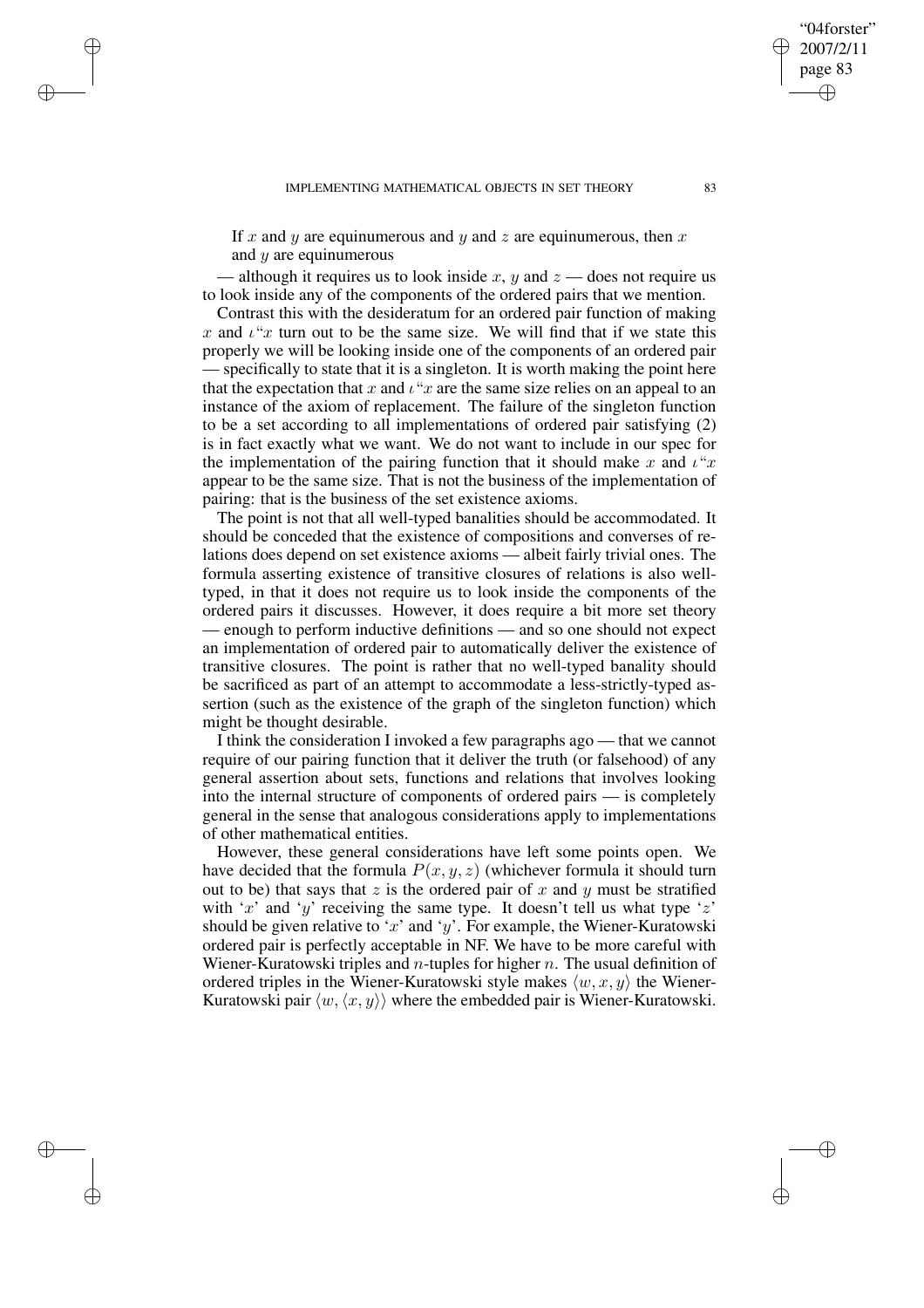"04forster" 2007/2/11 page 84 ✐ ✐

✐

✐

### 84 THOMAS FORSTER

This triple is unsatisfactory, since it makes 'x' and 'y' two types higher than 'w'. A much better solution is to take  $\langle w, x, y \rangle$  to be  $\langle {\{w\}}\overline{\},\langle x, y \rangle$ . where once again the two pairs are Wiener-Kuratowski: this makes 'x', 'y' and 'w' all the same type. A similar manœuvre can be used for quadruples and higher types. This is the implementation used by Hailperin [1].

We should note that in NF we can actually prove that there is no pairing relation  $P(x, y, z)$  where 'z' is one type *lower* than 'x' and 'y'. Suppose there were; then the map  $x \mapsto {\langle x, x \rangle}$  is an injection from V into  $\iota^{\alpha}V$ contradicting the fact that there are more sets that singletons.<sup>2</sup>

However, the pair that is always used in NF is the Quine pair. I shall not explain it here, since there are already adequate discussions of it in the literature. It has two quite desirable features. The first is that it makes everything into a pair. The second is that the formula  $P(x, y, z)$  (that says that z is the Quine pair of x and y) makes 'x', 'y' and 'z' all the same type. We noticed that the considerations earlier did not constrain the type of  $z$ , but there is no doubt that having 'x', 'y' and 'z' all the same type makes life easier. It means that when we proceed to triples and quadruples etc as in the previous paragraph we do not have to wrap curly brackets around variables to ensure that all components of tuples are the same type.

Finally, some quite subtle considerations. We have resigned ourselves to the graph of the singleton function not being a set. Let us now consider the natural numbers: by defining  $\mathbb N$  to be the intersection of all sets containing the singleton of the empty set and closed under succ where  $succ(x) =$ :  $\{w : \exists y \in w \mid (w \setminus \{y\} \in x)\}\$  we make no use of pairing functions.

Cogitations on stratifications like those in the previous paragraph will convince us that for a natural number  $n$  there is in general no reason to suppose that there will be a bijection between an arbitrary set of size  $n$  and the set  $[0, n]$  of natural numbers less than n. This set,  $[0, n]$ , is finite and its cardinal is a natural number, and we notate this cardinal  $T^2n$ . Why  $T^2$ ? Why don't we define this T function so that  $T_n = |[0,n]|$ ? The point is that (check it!)  $|[0, n]|$  is *two* types higher than *n* not one. For a variety of technical reasons it is more sensible to have as our defined term something that raises by one type than something that raises by two. Note that, although the assertion that each natural number counts the set of its predecessors is not stratified, there is no good reason to suppose it is refutable.

Something similar happens with ordinals. If  $\alpha$  is an ordinal, the set of ordinals strictly less than  $\alpha$  is naturally wellordered, and therefore has a length which is an ordinal. What is this ordinal? For stratification reasons this ordinal will not be  $\alpha$  but will turn out to be the result of applying a Tlike function to  $\alpha$ . Ward Henson, who was the first person to consider this

✐

✐

✐

 $<sup>2</sup>$  And there is no difficulty proving Schröder-Bernstein!</sup>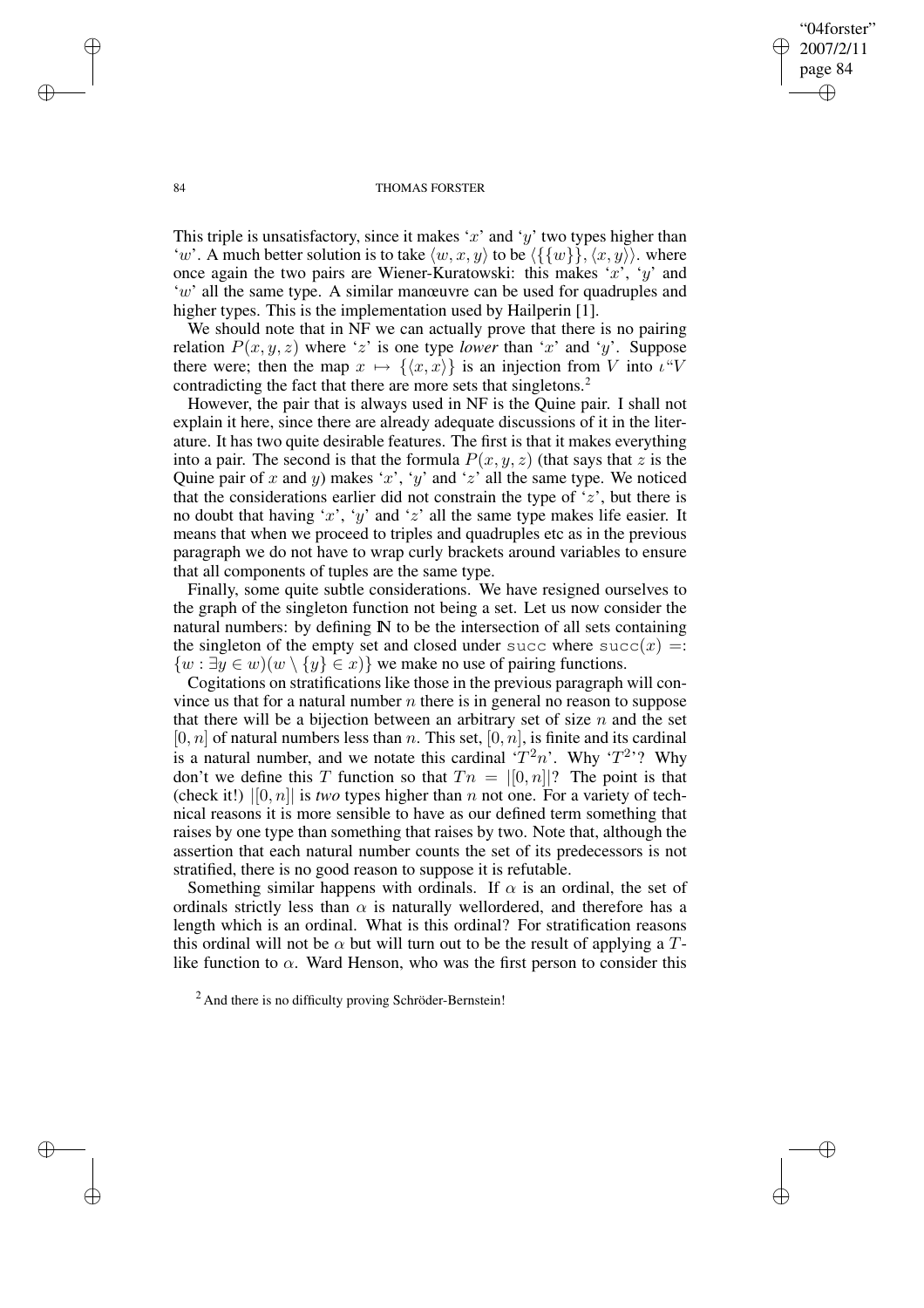IMPLEMENTING MATHEMATICAL OBJECTS IN SET THEORY 85

✐

✐

✐

✐

function applied to ordinals rather than cardinals (see [2]), was sensitive to the difference between ordinals and cardinals in this respect, and he wrote the operation on ordinals with a 'U' not a 'T'.<sup>3</sup>  $|[0,n]|$  is two types higher than *n*. How many types higher than ' $\alpha$ ' is the ordinal of the set of ordinals below  $\alpha$  ordered by magnitude? Let's calculate it. Ordinals are implemented as isomorphism classes (which turn out to be sets) of wellorderings. So we consider the set of ordinals below  $\alpha$ , and we wellorder it by magnitude. This gives us a set  $(A<sup>'</sup>$  for the moment) of ordered pairs of ordinals, and we take its equivalence class under isomorphism, and this is the ordinal we want. It will of course be one type higher than  $A$ . But what is the type of  $A$  relative to the type of  $\alpha$ ? The answer to this will depend on our choice of ordered pair! If we are using Quine pairs it will be one type higher than  $\alpha$ , but if we are using Wiener-Kuratowski pairs the difference with be three!

We can of course also implement wellorderings not by means of ordered pairs, but as the set of their initial (or for that matter, their terminal) segments. One then implements ordinals as isomorphism classes of wellorderings as before. The fact that under any sensible implementation of ordered pair (or even without it, by using the initial segment coding) the collection of all ordinals is a set has the consequence that there must always be a nontrivial appearance of the  $T$  (or, if you are Ward Henson, the  $U$ ) function to enable us to say that

 $T^k \alpha$  is the length of the ordinals below  $\alpha$ : (4)

If  $\alpha$  counted the length of the ordinals below  $\alpha$  we would be able to prove the Burali-Forti paradox. Therefore any *true* (4)-like assertion about the length of an initial segment of ordinals *must* involve a T-function. (This is sharp contrast to the case with natural numbers where the assertion that each natural number counts the set of its predecessors appears to be consistent albeit strong.) The appearance of the  $T$  function here is therefore not an artefact of our choice of implementation for ordered pairs or wellorderings: it is a genuine manifestation of the underlying mathematics associated with having a set of all ordinals.

Despite the inevitability of the appearance here of a  $T$ -function, there is nothing in the underlying mathematics to tell us what the exponent on it must be in formula (4)! This fact is generally known to *nfistes* but its significance seems not be understood even by them. The most helpful remark in this connection is probably the observation of Dana Scott's (personal communication) that NF is really a type theory not a set theory. It bears thinking about.

"04forster" 2007/2/11 page 85

✐

✐

✐

 $3$  Nowadays it usually written with a 'T'.